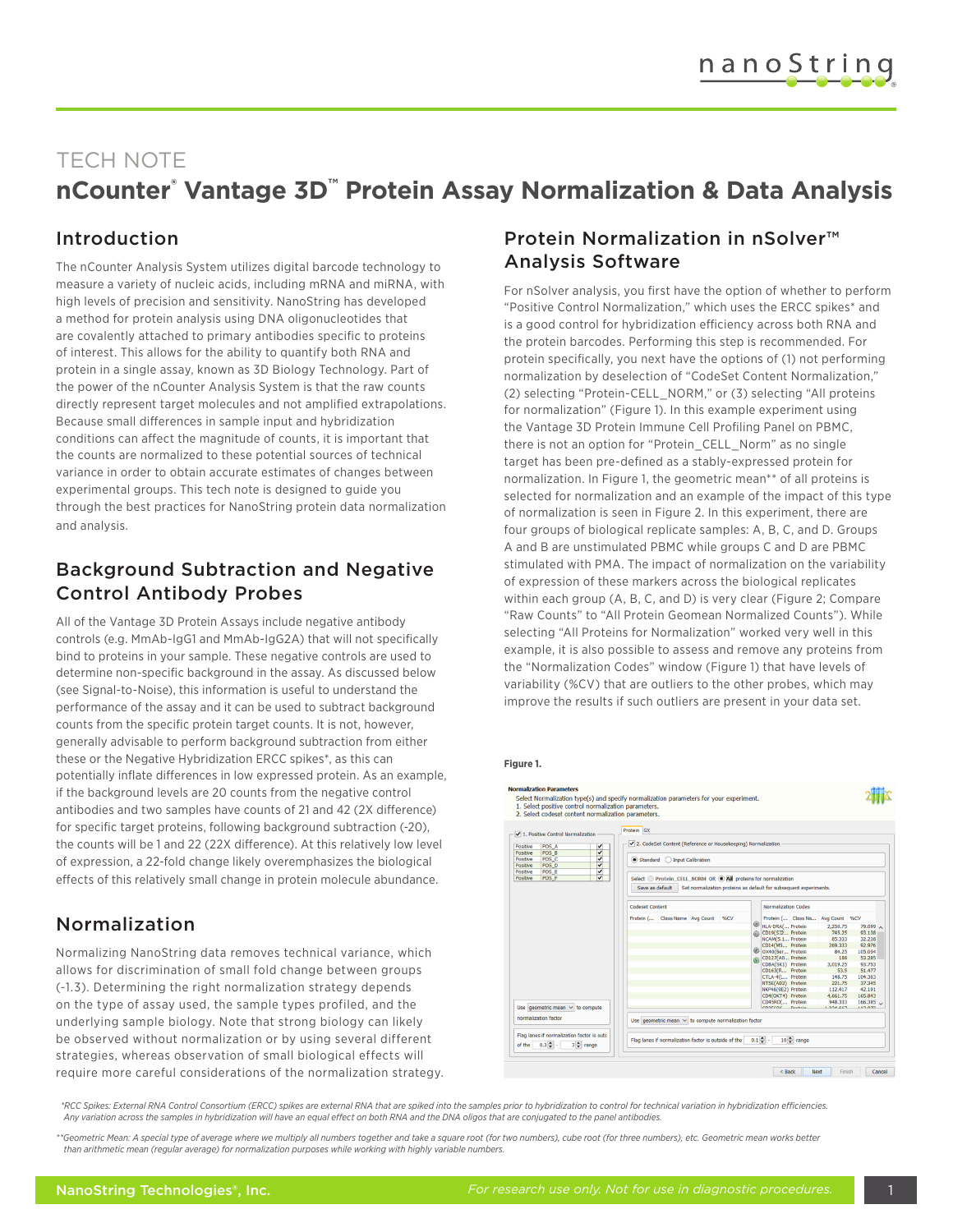### Alternate Normalization Strategies

Rather than selecting all proteins, as in the example above, selecting individual or sub-groups of proteins within the panel for normalization can also be a successful approach and can be done in nSolver Analysis Software by moving specific genes in or out of the "Normalization Codes" column (Figure 1). The decision about which proteins are best suited for normalization will depend on sample type and experimental design. For example, if you are working with the same cell type across a series of different stimulations, it might be appropriate to select a single protein or a few proteins that are expected to be stably expressed across all the tested conditions. Taking this a step further, if the expectation is that the stimulation will have an effect specifically on the phosphorylation status of various proteins in the panel, it would be reasonable to normalize to the total proteins in the panel as their concentrations would not be predicted to change.

In the Vantage 3D Protein Solid Tumor Assay for both lysates and FFPE, for example, Histone H3 has been pre-defined as a normalization protein, so it will automatically be used if "Protein-CELL\_NORM" is selected. In this assay with this analysis setting, Histone H3 is the only protein that will be used to normalize the sample and may be used as a default approach and an alternative to the geometric mean of all proteins. For the Vantage 3D Protein Immune Cell Profiling Panel, CD45, although not pre-defined, could also be used as a single protein for normalization.

No matter the normalization method you choose, including biological replicates in your initial experimental design will be helpful in determining which method does the best job of reducing within replicate variability.

### Signal-to-Noise

The negative antibody controls (i.e. MmAb-IgG1 and MmAb-IgG2A) included in all Vantage 3D Protein Assays are used to determine non-specific background in the assay. Even after extensive post-antibody incubation washes, there will be some level of background, which must be taken into consideration when assessing the quality of results from the specific antibodies in your Vantage 3D Protein Assay. Signal-to-noise is determined by dividing the counts from each specific antibody by the geometric mean\*\* of the two negative controls within the same sample. These calculations can be easily performed by exporting the data to Excel. As a good starting point, as long as the signal-to-noise is above 3, the data can be considered comfortably above background. This does not, however, mean that values below 3 are not to be trusted. Consistency across replicates will increase your confidence even in these low abundant targets though further orthogonal validation would be suggested in this case.





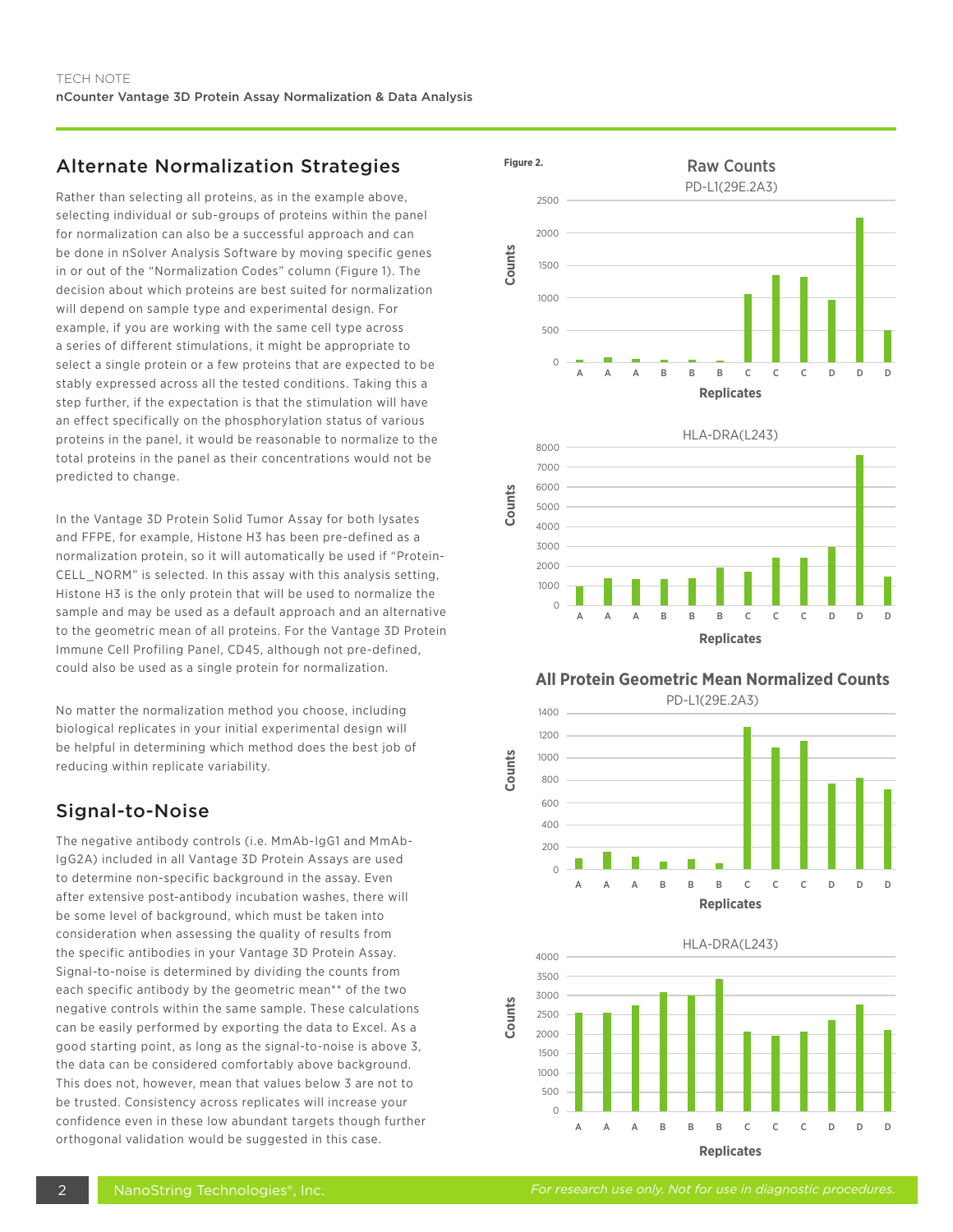Table 1 shows the signal-to-noise values for the PBMC data described in the section on Normalization. There are two factors that are demonstrated by this data. First, the vast majority of the signal is at least 3X above noise, indicating a technically successful experiment. Second, by highlighting values above 3, it is clear the effect that stimulation has on a number of markers, thus providing confidence in the biological response to stimuli.

### Learn More

This tech note is designed to provide an introduction to protein data analysis and normalization on the nCounter platform. Please contact **support@nanostring.com** for additional questions.

To learn more about our nSolver Analysis Software, visit **nanostring.com/products/nSolver**

| ianie i.        | <b>Unstimulated</b>      |                          |                 |                          |                          |                          | <b>Stimulated</b> |                 |                |                          |                 |                 |
|-----------------|--------------------------|--------------------------|-----------------|--------------------------|--------------------------|--------------------------|-------------------|-----------------|----------------|--------------------------|-----------------|-----------------|
|                 |                          |                          |                 |                          |                          |                          |                   |                 |                |                          |                 |                 |
| <b>Protein</b>  | Α                        | Α                        | A               | B                        | $\, {\sf B}$             | B                        | $\mathsf C$       | $\mathsf C$     | $\mathsf C$    | D                        | D               | D               |
| 4-1BB(4B4-1)    | $\overline{2}$           | $\overline{2}$           | $\mathbf{1}$    | $\mathbf{1}$             | $\overline{\phantom{a}}$ | $\mathbf{1}$             | 27                | 16              | 15             | 13                       | 13              | 12              |
| BTLA(MIH26)     | $\overline{2}$           | $\sqrt{2}$               | $\overline{3}$  | $\mathbf{1}$             | 1                        | $\mathbf{1}$             | $\overline{3}$    | $\overline{2}$  | $\overline{2}$ | $\overline{\phantom{a}}$ | $\mathbf{1}$    | $\mathbb{1}$    |
| CD127(A019D5)   | 11                       | 9                        | 9               | 6                        | $\overline{4}$           | 5                        | 17                | 11 <sup>°</sup> | 12             | $\overline{9}$           | 10 <sup>°</sup> | $7\overline{ }$ |
| CD14(M5E2)      | 41                       | 33                       | 37              | 17                       | 13                       | 19                       | $\overline{2}$    | $\overline{2}$  | $\overline{2}$ | $\overline{\phantom{a}}$ | $\sqrt{2}$      | $\sqrt{2}$      |
| CD163(RM3/1)    | $\overline{4}$           | $\overline{3}$           | $\overline{4}$  | $\mathbf{1}$             | $\overline{1}$           | $\overline{\phantom{a}}$ | 8                 | 5               | $\overline{4}$ | $\overline{2}$           | $\sqrt{2}$      | $\overline{2}$  |
| CD19(SJ25C1)    | 21                       | 15                       | 17              | 12                       | 9                        | 10                       | 98                | 52              | 52             | 45                       | 54              | 39              |
| CD27(M-T271)    | 55                       | 43                       | 46              | 20                       | 15                       | 22                       | 500               | 265             | 255            | 150                      | 181             | 134             |
| CD28(CD28.2)    | 12                       | 9                        | 10 <sup>°</sup> | $\overline{4}$           | $\overline{3}$           | $\overline{3}$           | 75                | 43              | 41             | 20                       | 25              | 19              |
| CD33(WM53)      | 46                       | 36                       | 42              | 29                       | 22                       | 31                       | 6                 | $\overline{3}$  | $\overline{3}$ | $\mathbf{1}$             | $\mathbf{1}$    | $\mathbb{1}$    |
| CD3E(OKT3)      | 18                       | 14                       | 13              | 110                      | 75                       | 103                      | $\overline{4}$    | $\overline{3}$  | $\overline{3}$ | 39                       | 52              | 34              |
| CD4(OKT4)       | 23                       | 21                       | 26              | 134                      | 90                       | 126                      | 51                | 29              | 29             | 466                      | 561             | 424             |
| CD40(HB14)      | 28                       | 23                       | 27              | 8                        | $7\overline{ }$          | 10                       | 212               | 120             | 114            | 60                       | 69              | 56              |
| CD40L(24-31)    | $\overline{\phantom{a}}$ | $\overline{\phantom{a}}$ | $\overline{1}$  | $\overline{\phantom{a}}$ | $\mathbf{1}$             | $\overline{1}$           | $\overline{3}$    | $\overline{2}$  | $\overline{1}$ | $\mathbb{1}$             | $\mathbf{1}$    | $\overline{2}$  |
| CD45(HI30)      | 239                      | 193                      | 226             | 143                      | 106                      | 144                      | 486               | 293             | 279            | 254                      | 331             | 222             |
| CD45RO(UCHL1)   | $\mathbb{1}$             | $\overline{\phantom{a}}$ | $\overline{2}$  | 30                       | 20                       | 29                       | $\overline{3}$    | $\overline{2}$  | $\overline{2}$ | 101                      | 112             | 96              |
| CD68(Y1/82A)    | $\overline{2}$           | $\overline{2}$           | $\overline{2}$  | $\mathbf{1}$             | $\overline{1}$           | $\overline{\phantom{a}}$ | $\overline{3}$    | $\overline{2}$  | $\mathbb{1}$   | $\overline{\phantom{a}}$ | $\mathbf{1}$    | $\overline{2}$  |
| CD8A(SK1)       | 78                       | 64                       | 73              | 48                       | 34                       | 48                       | 365               | 206             | 198            | 182                      | 223             | 171             |
| CD9(H19a)       | 790                      | 618                      | 739             | 154                      | 119                      | 156                      | 170               | 95              | 85             | 20                       | 25              | 21              |
| CTLA-4(L3D10)   | $\overline{2}$           | $\overline{2}$           | $\overline{3}$  | $\circ$                  | $\overline{\phantom{a}}$ | $\mathbf{1}$             | 24                | 13              | 12             | 11                       | 10              | 9               |
| GITR(621)       | $\overline{3}$           | $\overline{2}$           | $\overline{2}$  | $\overline{\phantom{a}}$ | $\overline{1}$           | $\overline{1}$           | 3                 | $\sqrt{2}$      | $\overline{2}$ | $\mathcal{G}$            | 11              | $\mathsf 9$     |
| HLA-DRA(L243)   | 88                       | 75                       | 86              | 63                       | 50                       | 62                       | 190               | 110             | 110            | 123                      | 158             | 113             |
| ICOS(C398.4A)   | $\overline{7}$           | 6                        | 5               | 6                        | $\overline{4}$           | 5                        | 1520              | 814             | 785            | 879                      | 1094            | 797             |
| IL2R(M-A251)    | $\overline{4}$           | $\overline{3}$           | $\overline{2}$  | $\overline{\phantom{a}}$ | $\overline{\phantom{a}}$ | $\overline{\phantom{a}}$ | 626               | 323             | 313            | 261                      | 313             | 235             |
| KIR3DL1(DX9)    | $\overline{4}$           | $\overline{4}$           | $\overline{3}$  | $\overline{2}$           | $\overline{2}$           | $\overline{2}$           | 5                 | $\overline{3}$  | $\overline{2}$ | $\sqrt{2}$               | $\sqrt{2}$      | $\overline{2}$  |
| NCAM(5.1H11)    | 8                        | $7\overline{ }$          | 6               | $\overline{3}$           | $\overline{2}$           | $\overline{2}$           | $\,8\,$           | 5               | 6              | $\overline{2}$           | $\overline{2}$  | $\overline{4}$  |
| NKP46(9E2)      | $\overline{7}$           | 5                        | $\overline{7}$  | $\overline{7}$           | $\overline{5}$           | 6                        | 8                 | 5               | $\overline{4}$ | $\overline{3}$           | $\overline{4}$  | $\overline{3}$  |
| NT5E(AD2)       | 26                       | 20                       | 23              | $7\overline{ }$          | 6                        | $\overline{7}$           | 16                | 10 <sup>°</sup> | 11             | $\overline{4}$           | 5               | 13              |
| OX40(Ber-ACT35) | $\overline{4}$           | $\overline{2}$           | $\overline{3}$  | $\overline{\phantom{a}}$ | $\circ$                  | $\bigcirc$               | 19                | 11              | 12             | $\overline{2}$           | $\sqrt{2}$      | $\overline{2}$  |
| PD-1(EH12.2H7)  | $\overline{3}$           | $\overline{2}$           | $\overline{3}$  | $\overline{1}$           | 1                        | 1                        | 57                | 29              | 26             | 26                       | 29              | 22              |
| PD-L1(29E.2A3)  | $\overline{4}$           | 5                        | $\overline{4}$  | $\overline{2}$           | $\overline{2}$           | 1                        | 120               | 62              | 61             | 40                       | 47              | 39              |
| PD-L2(MIH18)    | $\overline{2}$           | $\overline{2}$           | $\overline{2}$  | $\overline{1}$           | 1                        | $\mathbf{1}$             | 9                 | 6               | 5              | $\overline{3}$           | $\overline{3}$  | $\overline{3}$  |

### **Table 1.**